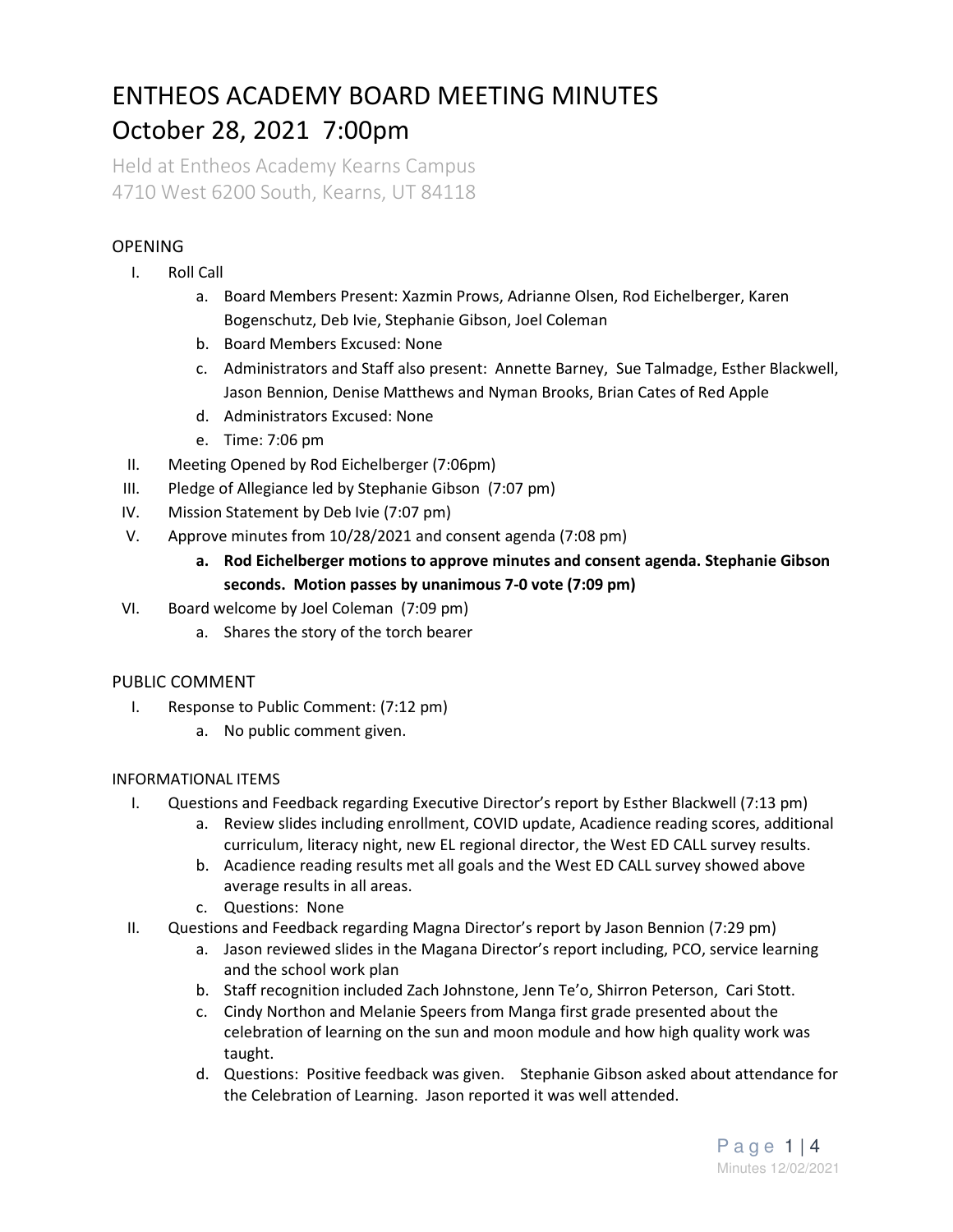- III. Questions and Feedback regarding Kearns Director's report by Nyman Brooks (7:40 pm)
	- a. Nyman reviewed slides in the Kearns Director report including service learning, PCO, and the work plan review
	- b. Staff recognition included Rylee Boiteux, Chris Munsey, Tanielle McDaniel.
	- c. Anna Clark and Renee Stills shared about the polar plunge module as a program of high quality work.
	- d. Questions: Stephanie Gibson commented that she was impressed with how engaged the students were during the zoon field trip. Xazmin asked about when the museum night will happen. It will be sometime in February or March. Rod commented he liked seeing the refinement and improvement process for the students.
- IV. Budget and Finance Report, Deb Ivie reporting (8:02 pm)
	- a. Deb reviewed the board budget commenting it has only secretary costs currently, but additional expenses are being added for staff recognition and the upcoming board-staff holiday party. The holiday party will cost about \$7 per person for a total around \$1,000.
	- b. Deb reviewed the budget reporting that most areas are on track except for those normally front-loaded costs.
	- c. Days cash on hand is looking good, PTIF had a reinvestment that was a little bit lower this month.
	- d. SPED and NSLP spend down are in progress, but it's 2 steps forward 1 step back.
	- e. Brian shared there was state training he sent a summary out if anyone has question please let him know.
	- f. Deb reported that the audit is wrapping up and that is expected soon after completion.
	- g. Questions: Rod requests recommendation from finance committee on if more funds . should be invested in PTIF. Stephanie Gibson asked what the Grow Your Own Teacher program is. Deb explained it is a grant to help pay for schooling for paras to become teachers. We have 12 paras in the program.

#### DISCUSSION ITEMS

- V. Board Development lead by Rod Eichelberger(8:12 pm)
	- a. Rod asks board members send suggestions for a board development plan for the upcoming calendar year.
	- b. Rod requests the board consider growing as a board. Xazmin's term is ending soon. Stephanie suggests her daughter Hannah. Rod also requested the begin looking for a new board secretary as Annette has sent in her resignation effective April 1, 2022. Adrianne Olsen is having a baby in March and will likely take a leave of absence.
	- **c.** Rod wanted to talk about the function of committees. Committees are put together for a purpose and to make recommendations to the board unless vested directly with decision making authority.
	- d. Xazmin Prows would like to discuss board report formats and meeting format. Stephanie felt todays meeting was the first that felt like Entheos and not just any school. Rod and Xazmin would like to see more meetings that are like today. Xazmin requested that directors give individual calendars with specification about events to attend and why. Joel requests a variation in board meeting format and perhaps a move the every other meeting being online. Stephanie would like more education on the data since the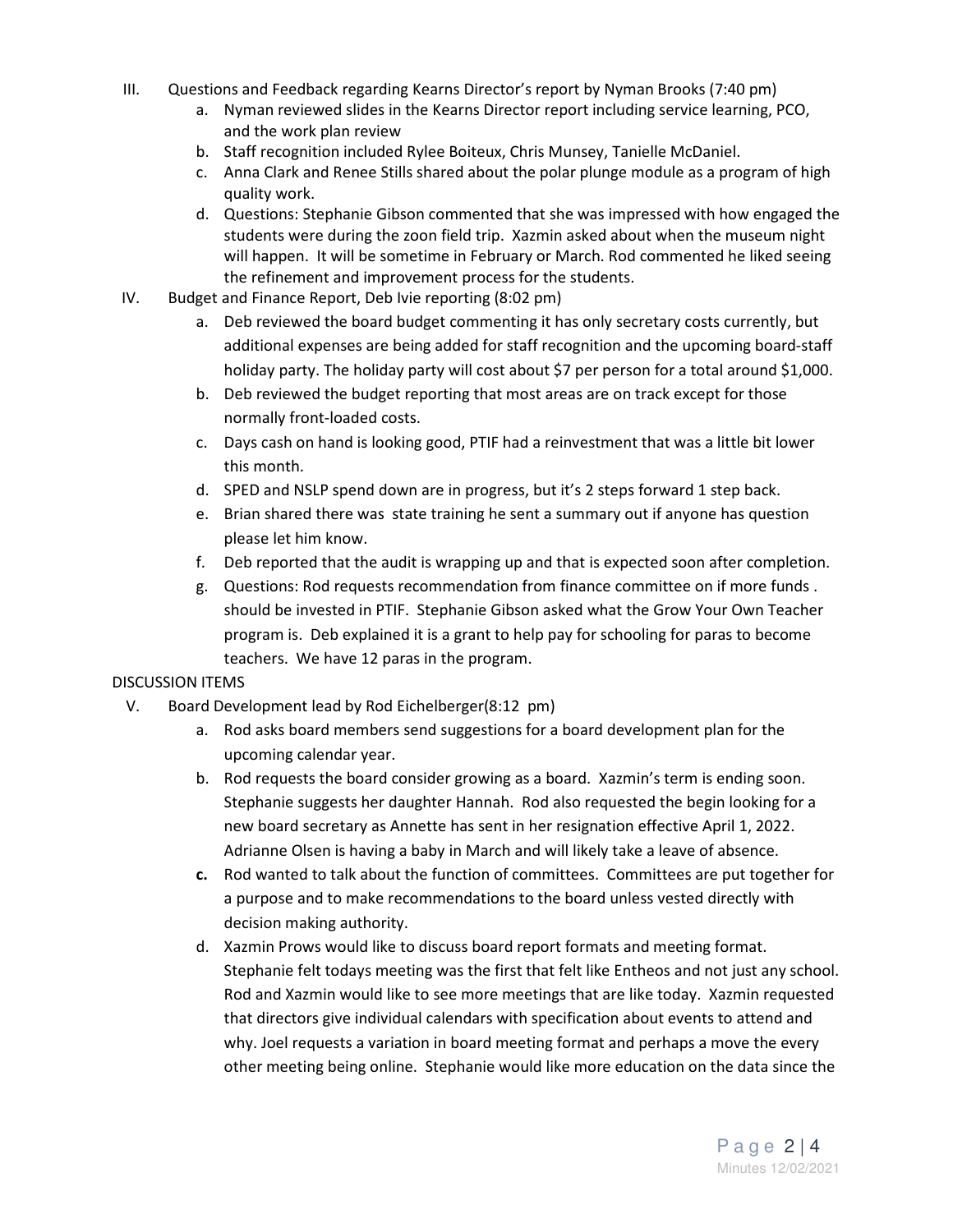type shared has changed since her last service on the board. Karen knows teacher spotlights are valuable but 3 per report is perhaps too many.

- e. Esther asks what items board members feel is valuable. Board members share that PCO is nice, but only necessary from time to time for large events. The entrie report does not need to be read in the meeting. Service learning is important, academic data is important, but perhaps more useful at key reporting times. Finances should be reviewed at every meeting.
- f. Board members will be added to the Bloomz communication system to ensure they receive information about school goings-on.
- g. Concerns expressed that if reports to be read before hand become burdensome this may not work. Also the lose of quality dialogue with in person meeting could occur should we move to online meetings often.

### ACTION ITEMS

- I. Motion: approve TSSA Form (8:48 pm)
	- a. Esther Black well requests approval of the Teacher Student Success Act form for the school to receive funds to pay stipends to leadership crews and instructional teams who put in extra time and effort for the work.
	- b. Stephanie Gibson asked about the discrepancy of not including "values" in both schools character goals. Esther explained that work plans are for individual schools and alignment is getting closer, but is not complete. Stephanie asks that "values" be added to the TSSA form.
	- **c. MOTION: Joel moves to approve the TSSA plan. Karen Bogenschutz seconds. Motion passes by 6-0 vote unanimous, Rod abstains as chair.**
- II. Motion: To separate the Charter and Bylaws Update Committee into the Bylaws Review Committee and the Charter Update Committee (8:50 pm)
	- a. Rod Eichelberger explains that the previously created committee for exhibit A also included a Bylaws update and as the Bylaws are procedure and not charter based he requests we separate that committee out. And simultaneously we discuss if EL review should be the work of the Charter Update committee or a separate committee.
	- b. Discussion was held. Clarification of the urgency and timeline for each committee was given. Exhibit A is not an urgent process at the moment and getting the EL review completed prior to that would be best for goal updates. Sephanie: something we might study as a board is the EL core practices (board development). Bylaw Rod and Joel, EL: Steph, Xazmin, Adriane, Deb and Karen.
	- **c. MOTION: Rod motions that board members Stephanie, Xazmin, Adriane, Deb and Karen form the EL Review Committee with any staff they need to review EL's role within our charter and bring recommendations to the board. Joel Coleman. Motion passes by unanimous vote (9:46 pm)**
	- **d.** The committee is informed that due to the number of board members present they will need to post their meetings and take minutes.
	- **e. Rod Eichelberger motions that the Bylaw Committee be formed with Joel Coleman and Rod Eichelberger. Stephanie Gibson seconds. Moton passes by unanimous vote.** 
		- i. Stephanie requests the bylaws be updated to include preference for founders grand children at the school.
		- ii.